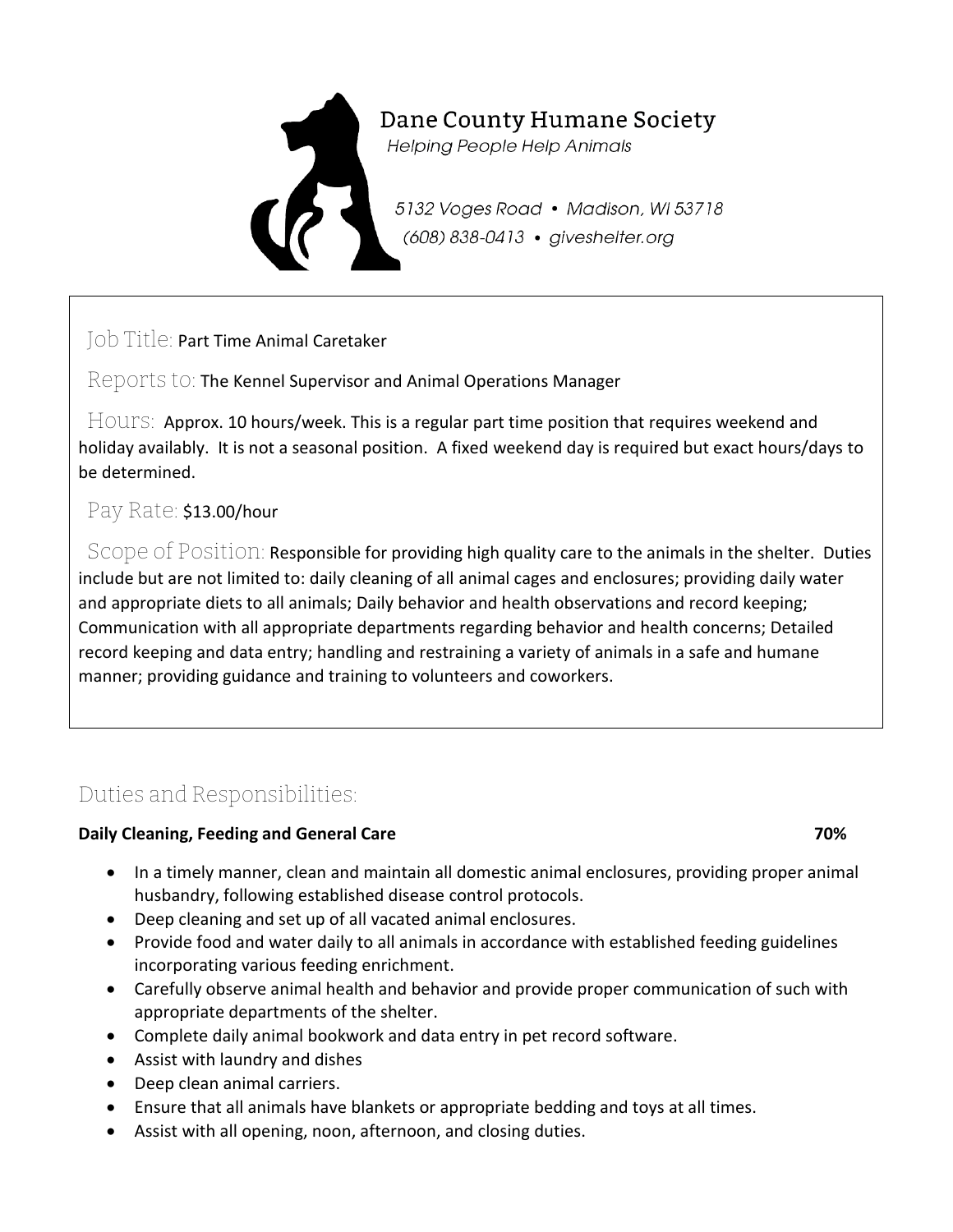- Ensure the cleanliness and organization of assigned work area, including daily removal of trash and clutter.
- Maintain outside of buildings in a clean and orderly manner.
- Repair or report any broken or damaged equipment in a timely manner
- Restock all work areas
- Work Cooperatively; provide training and courteous assistance to volunteers and coworkers
- Other duties as required.

#### **Internal Communications 15%**

- Report/consult with shelter medical staff about animal medical concerns.
- Inform Animal Operations Manager and/or Kennel Supervisor of animals that may not be suitable for adoption, space issues and anything else that would reduce the flow of animals from the admitting rooms to other areas within the shelter.
- Monitor inventory of supplies and notify appropriate personnel when supplies are needed.
- Enter all information into the computer especially when moving animals from cages, kennels or rooms. Keep all paperwork and addendums updated and accurate including treatment records.
- Communicate effectively and completely on all documentation, including date, time, and initials for every note or memo written.
- Communicate with the Canine Behavior Team about the dogs' well-being while in the shelter.
- Communicate with the Adoption Center about any pertinent information to convey to potential adopters.
- Other duties as assigned.

#### **Animal Handling and Enrichment 15%**

- Handle and restrain a variety of animals in a safe and humane manner as needed.
- Provide bathroom breaks to the dog population as needed.
- Assist with grooming of animals as needed.
- Provide safe movement of animals to different enclosures
- As time allows, promote the mental health of the animals by providing enrichment including exercise, walks, activities, and human companionship.
- Participate in behavior shaping/training of animals to enhance their adoptability
- Other duties as assigned.

#### **Additional Job Duties**

- Comply with all DCHS policies, procedures and protocols.
- Field general inquiries from public, always maintaining a calm, courteous manner.
- Other duties as required

### Qualifications/Requirements:

• Must be 18 years of age.